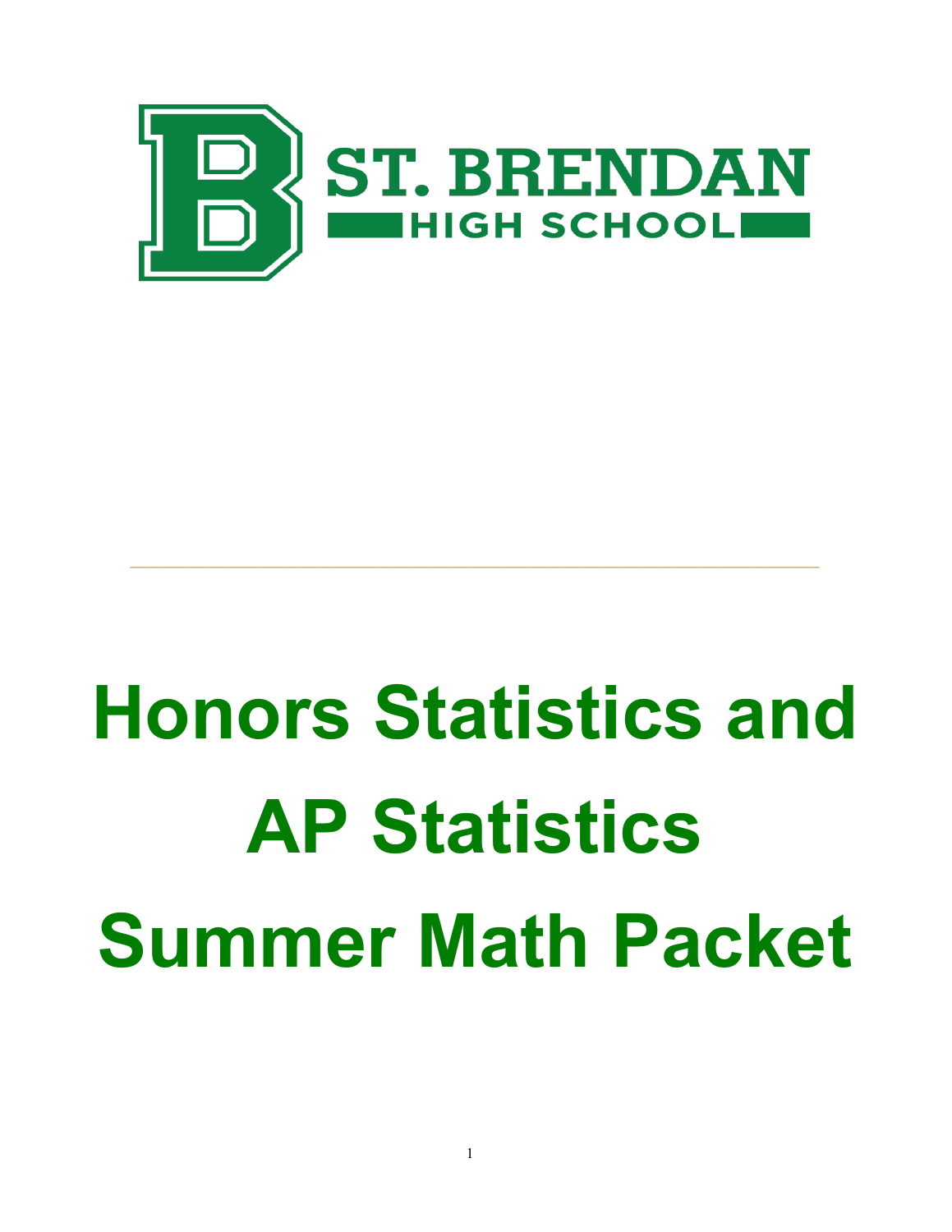This summer math packet is a review of some of the concepts learned in your previous math classes that will be needed for Statistics and Advanced Placement Statistics. It will assure that all students begin the school year on the same page and with equal opportunity to succeed in class.

# Instructions for completing the packet:

- Please print the packet or use loose leaf paper to complete the packet by hand showing all work. Work must be neat and legible.
- Please use your Pre-Calculus or Algebra notes or the websites provided to help you if you need reminders on how to complete some problems.
- Take notes as you complete your work. You will be given a quiz on this material the first week of school.
- Work on the packet with your friends. Help each other. Every student is responsible for knowing the material in this packet when you return in August. We will review as a team and everyone will be expected to participate.
- Bring your packet to our first class together. It will be collected for a grade. Only packets done with paper and pencil will be accepted.

# Helpful Websites:

[http://www.mathtv.com/](https://mathtv.com/) <http://www.purplemath.com/modules/index.htm> <https://www.khanacademy.org>

# Helpful for graphing functions:

<https://www.education.ti.com/en/resources/family-of-functions>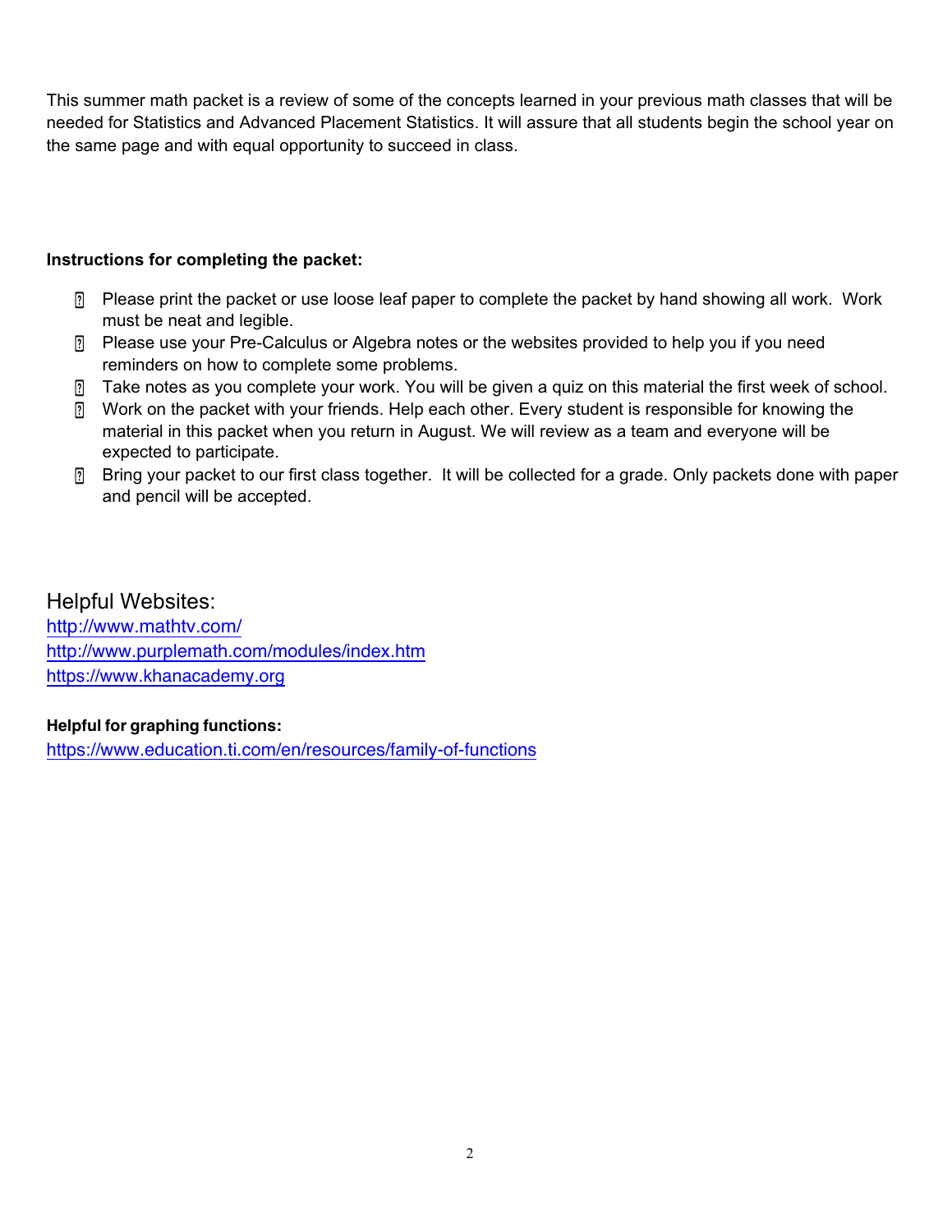Name\_\_\_\_\_\_\_\_\_\_\_\_\_\_\_\_\_\_\_\_\_\_\_\_\_\_\_\_\_\_\_\_\_\_\_\_\_\_\_\_\_\_\_\_\_\_\_\_\_\_\_\_\_\_\_\_

#### **SHORT ANSWER. Write the word or phrase that best completes each statement or answers the question.**

| Solve the equation.<br>1) $39t - 36 = 4t - 6$                                                                                                                                                                                | 1) |
|------------------------------------------------------------------------------------------------------------------------------------------------------------------------------------------------------------------------------|----|
| Solve the equation for y.                                                                                                                                                                                                    |    |
| 2) $7x + 2y = 5$                                                                                                                                                                                                             | 2) |
| $3) -4x + 7y = 8$                                                                                                                                                                                                            | 3) |
| Solve the problem.                                                                                                                                                                                                           |    |
| 4) Thompson's Hardware spent \$49,170 this year on utility costs alone. If total sales were \$<br>258,800, what percent of total sales was spent on utility costs? Round to the nearest tenth of<br>a percent, if necessary. | 4) |
| Let A = {q, s, u, v, w, x, y, z}, B = {q, s, y, z}, C = {v, w, x, y, z}, and D = {s}. Specify the following set.<br>5) $A \cap B$                                                                                            | 5) |
| Graph the union or intersection of the two sets, as requested.                                                                                                                                                               |    |
| 6) Intersection                                                                                                                                                                                                              | 6) |
|                                                                                                                                                                                                                              |    |
| $\xrightarrow{-10}$ -8 -6 -4 -2 0 2 4 6 8 10                                                                                                                                                                                 |    |
| 7) Union                                                                                                                                                                                                                     | 7) |

 $\xrightarrow{-10}$   $-8$   $-6$   $-4$   $-2$  0 2 4 6 8 10  $\leftarrow$  1 1 1 1 1 1 1 1 1 1 1  $\leftarrow$   $\leftarrow$   $\leftarrow$   $\leftarrow$   $\leftarrow$   $\leftarrow$   $\leftarrow$   $\leftarrow$   $\leftarrow$   $\leftarrow$   $\leftarrow$   $\leftarrow$   $\leftarrow$   $\leftarrow$   $\leftarrow$   $\leftarrow$   $\leftarrow$   $\leftarrow$   $\leftarrow$   $\leftarrow$   $\leftarrow$   $\leftarrow$   $\leftarrow$   $\leftarrow$   $\leftarrow$   $\leftarrow$   $\leftarrow$   $\leftarrow$   $\leftarrow$   $\leftarrow$   $\leftarrow$   $\leftarrow$ 

**For the compound inequality, give the solution set in both interval and graph forms.**

8)  $6x - 8 \ge -38$  and  $6x - 8 \le -14$ 

$$
\leftarrow + + + + + + + + + + + + + + \rightarrow
$$
  
-7 -6 -5 -4 -3 -2 -1 0 1 2 3 4 5 6 7

**Solve the equation.**

$$
9) \left| 7 - \frac{1}{3} x \right| = 9
$$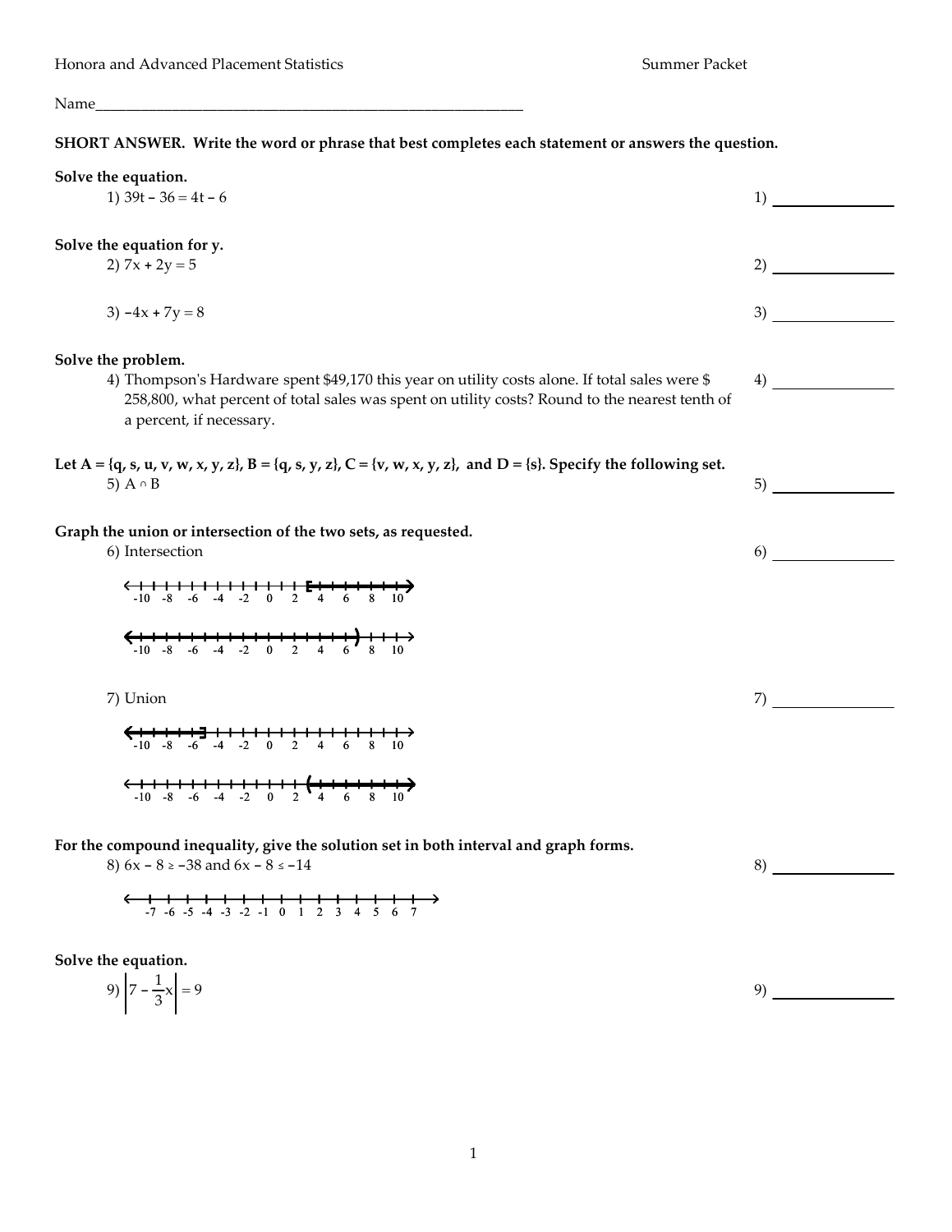**Solve the given equation or inequality. If an equation is given, then write the solution set in set notation. If an inequality is given, then write the solution set in interval notation.**

| 10) $\left  \frac{1}{2}x + \frac{1}{5} \right  + \frac{1}{4} = \frac{7}{4}$ |  |
|-----------------------------------------------------------------------------|--|
|-----------------------------------------------------------------------------|--|

**Find the x- and y-intercepts, and graph the equation.**

11)  $2x - 4y = -8$  $-10$  and  $-5$  for  $\pm$   $\pm$  for  $\pm$   $\pm$  5 for  $\pm$  5 for  $\pm$  5 for  $\pm$  $10 + y + 10 + y + 10 + y + 10 + y + 10 + y + 10 + y + 10 + y + 10 + y + 10 + y + 10 + y + 10 + y + 10 + y + 10 + y + 10 + y + 10 + y + 10 + y + 10 + y + 10 + y + 10 + y + 10 + y + 10 + y + 10 + y + 10 + y + 10 + y + 10 + y + 10 + y + 10 + y + 10 + y + 10 + y + 10 + y + 10 + y + 10 + y + 10 + y + 10 + y + 10 + y + 10 + y + 10 + y$  $\begin{minipage}{0.9\textwidth} \begin{tabular}{|c|c|c|} \hline & \multicolumn{2}{|c|}{\multicolumn{2}{|c|}{\multicolumn{2}{|c|}{\multicolumn{2}{|c|}{\multicolumn{2}{|c|}{\multicolumn{2}{|c|}{\multicolumn{2}{|c|}{\multicolumn{2}{|c|}{\multicolumn{2}{|c|}{\multicolumn{2}{|c|}{\multicolumn{2}{|c|}{\multicolumn{2}{|c|}{\multicolumn{2}{|c|}{\multicolumn{2}{|c|}{\multicolumn{2}{|c|}{\multicolumn{2}{|c|}{\multicolumn{2}{|c|}{\$ -5  $-10$ 

#### **Solve the problem.**

12) In 1980, there were 138,000 farms in a state. As of 2005, there were 78,000. Find the average rate of change in the number of farms per year.

#### **Find an equation of the line, and write it in (a) slope-intercept form if possible and (b) standard form.**

13) Through (-2, -4) and (-9, 4) 13) 13

#### **Solve the problem.**

14) The information in the chart gives the salary of a person for the stated years. Use the information for the years 2001 and 2003 to find an equation that models the data. Let  $x = 1$ represent 2001,  $x = 3$  represent 2003, and y represent the salary. Write the equation in slope-intercept form. Use this equation to approximate the salary for 2004 to the nearest dol

| Year | Salary   |
|------|----------|
| 2000 | \$23,500 |
| 2001 | \$24,100 |
| 2002 | \$25,200 |
| 2003 | \$26,100 |
| 2004 | \$27,200 |

11)

12)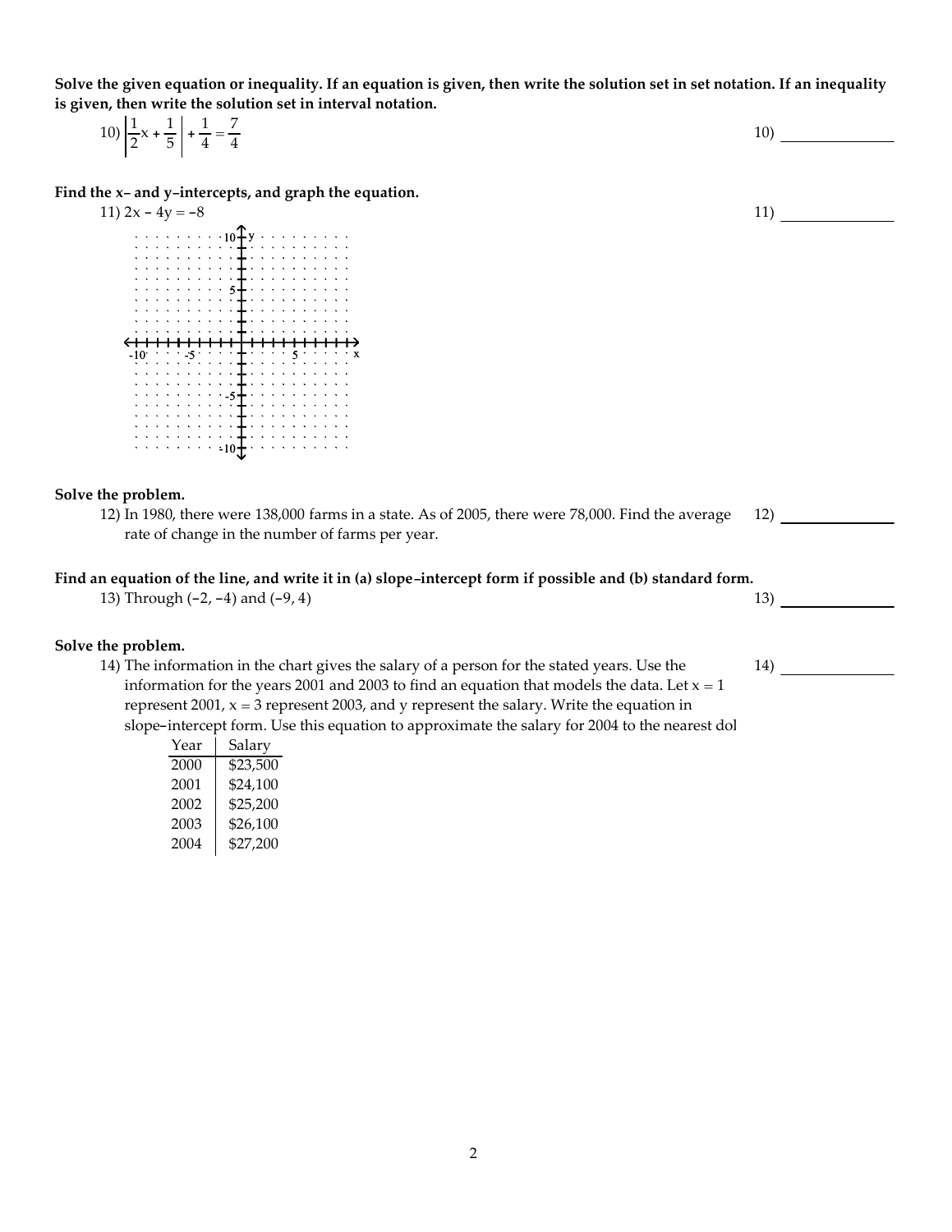**Graph the inequality or compound inequality.**



**Give the domain and range of the relation shown in the following.**

 $16)$  {(4, 4), (-6, 5), (7, 10)} 16)

**Solve the problem.**

17) Find f(2) when  $f(x) = -x^2 - 4x - 3$ . 17)

**MULTIPLE CHOICE. Choose the one alternative that best completes the statement or answers the question. You must show all work on Showbie or through a picture from your composition book. If you just circle the answer, you will get no credit.**

18) A company manufactures three products. The graph shows the production from 1986 to 1996. Whicl 18) the companies experience production growth over the period shown in the graph?



**SHORT ANSWER. Write the word or phrase that best completes each statement or answers the question.**

**Solve the system by substitution or elimination. If a system is inconsistent or has dependent equations, say so.**

| 19) $x - 2y = -7$ | 19) |
|-------------------|-----|
| $7x - 3y = 17$    |     |
|                   |     |

#### **Solve the problem using a system of equations.**

20) Anne and Nancy use a metal alloy that is 18.4% copper to make jewelry. How many ounces of a 17% alloy must be mixed with a 19% alloy to form 110 ounces of the desired alloy?

15)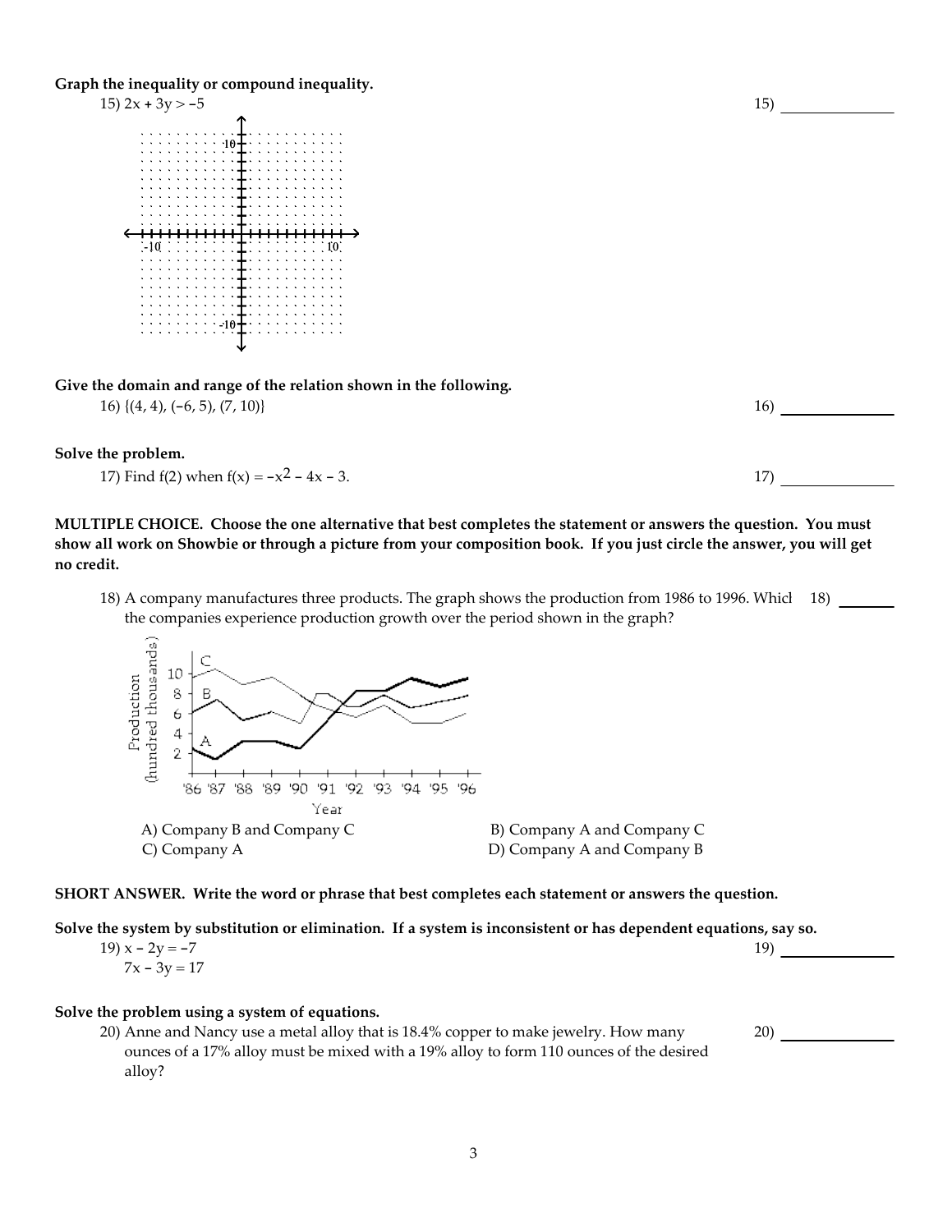**Evaluate the expression.**

21)  $-5^0$  21)

24)

30)

**Simplify. Write the answer with only positive exponents. Assume that all variables represent nonzero real numbers.**

| $\sim$ $-$<br>(2.7)<br>テームページ<br>$Y - V$<br>$\sim$<br>$\sim$<br>$\angle$ | $\sim$<br>$\overline{\phantom{a}}$ |
|--------------------------------------------------------------------------|------------------------------------|
| $\overline{2}$<br>スハー<br>(OX'                                            |                                    |

**For the polynomial function, find the requested value.**

23)  $f(x) = 4x + 6$ ;  $f(8)$  23)

**Graph the function.**



#### **Perform the indicated operations.**

 $25)$   $(4x - 10)(x - 1)$  25

# **For the given pair of functions, find the requested function.** 26) If  $f(x) = 18x^3 - 15x^2 - 57x - 2$  and  $g(x) = 6x + 9$ , find  $\left(\frac{f}{g}\right)(4)$ . 26)

**Factor.**

 $27) 8z^2 - 16z$  27)

 $28)$  6x<sup>2</sup> – 7x – 24 28)

#### **Solve the equation.**

| ንባነ |
|-----|
|     |

#### **Solve the problem.**

30) A ball is projected upward from ground level. After t seconds, its height in feet is a function defined by  $f(t) = -16t^2 + 64t$ . After how many seconds will it reach a height of 48 ft?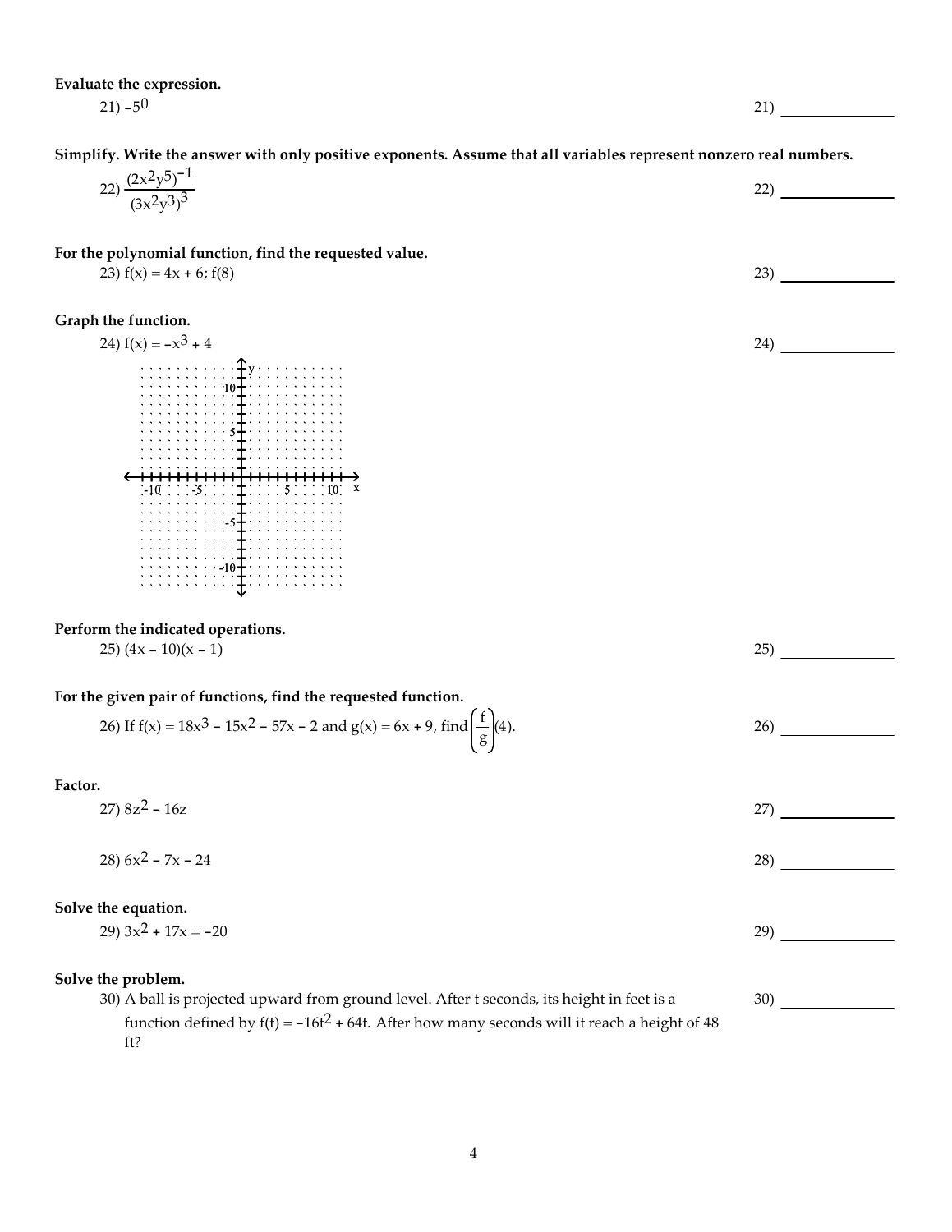**Multiply or divide.**

$$
31)\frac{x-6}{(x+4)^2} \cdot \frac{x^2-2x-24}{(x-6)^2}
$$

**Simplify the complex fraction.**  $12x + 21$ 

$$
\frac{12x + 21}{7}
$$
  
32) 
$$
\frac{16x + 28}{4}
$$

34)

35)

$$
33)\frac{a^{-2} - b^{-1}}{7a^{-1} + 3b^{-2}}
$$

**Solve.**

34) Sandi can make a quilt in 9 days and Eva can make a quilt in 6 days. In how many days can they make a quilt working together?

#### **Graph the function and give its domain and its range.**



**Simplify the expression. Assume that all variables represent positive real numbers.**

| 36) $\frac{5^{3/4}x^{-2/5}y^{3/2}}{5^{-5/4}x^{13/5}y^{1/4}}$                                       | 36) |
|----------------------------------------------------------------------------------------------------|-----|
| $37)\sqrt[3]{x^2} \cdot \sqrt[3]{x^{12}}$                                                          | 37) |
| Simplify. Assume that all variables represent positive real numbers.<br>38) $(5 - 2\sqrt{5})^2$    | 38) |
| $(39)\frac{-50}{\sqrt{13}+\sqrt{3}}$                                                               | 39) |
| Perform the indicated operation. Give answer in standard form.<br>40) $(-3 + 4i) - (6 + 5i) - 14i$ | 40) |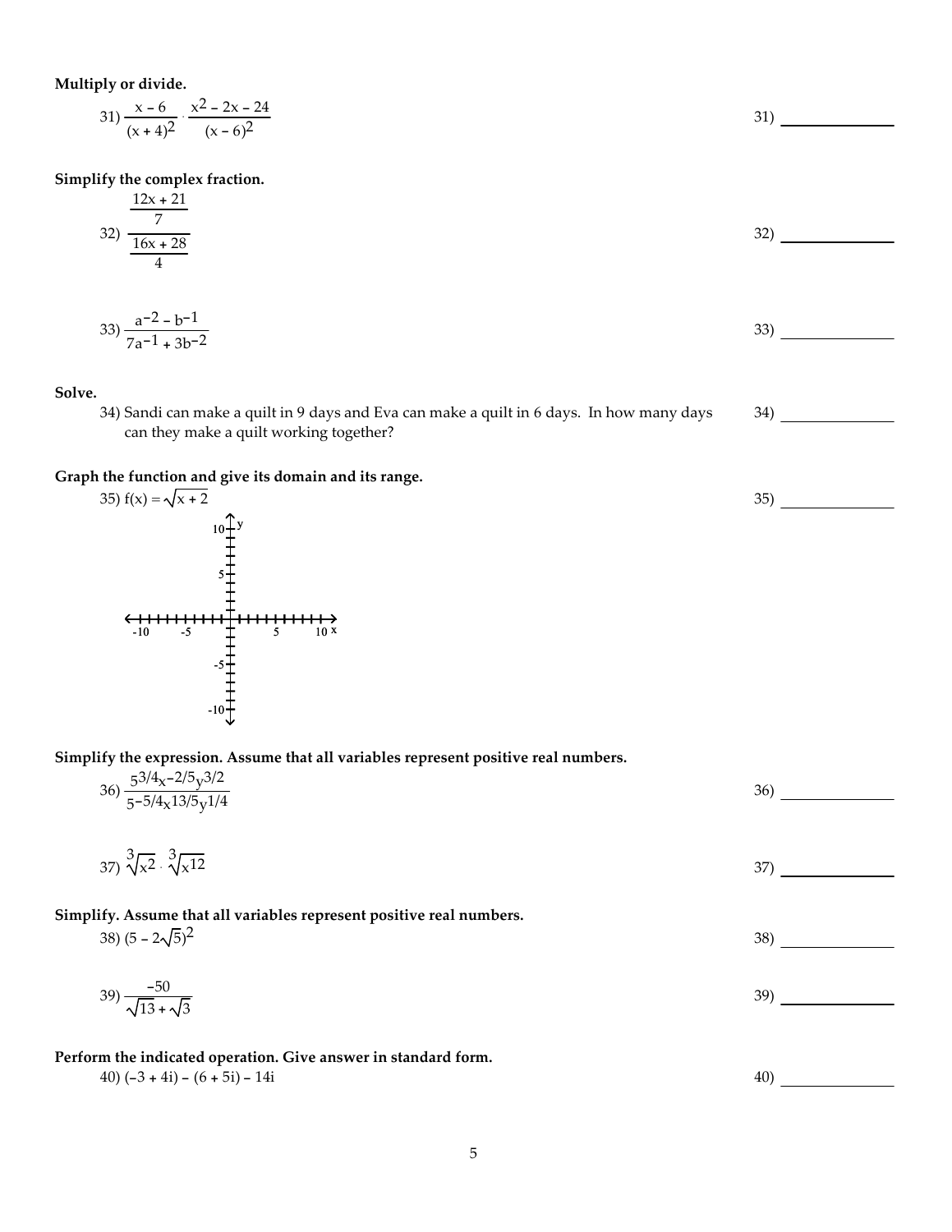## **Solve by using the quadratic formula.**

Soive by using the quadratic formula.

\n611 
$$
411
$$
  $411$   $411$   $411$   $411$   $411$   $411$   $411$   $411$   $411$   $411$   $411$   $411$   $411$   $411$   $411$   $411$   $411$   $411$   $411$   $411$   $411$   $411$   $411$   $411$   $411$   $411$   $411$   $411$   $411$   $411$   $411$   $411$   $411$   $411$   $411$   $411$   $411$   $411$   $411$   $411$   $411$   $411$   $411$   $411$   $411$   $411$   $411$   $411$   $411$   $411$   $411$   $411$   $411$   $411$   $411$   $411$   $411$   $411$   $411$   $411$   $411$  

51) Ron can mow the lawn in two hours more time than Paul. Working together they can mow the lawn in 4 hours. How long does it take each of them working alone? Round your answers to the nearest tenth of an hour, if necessary.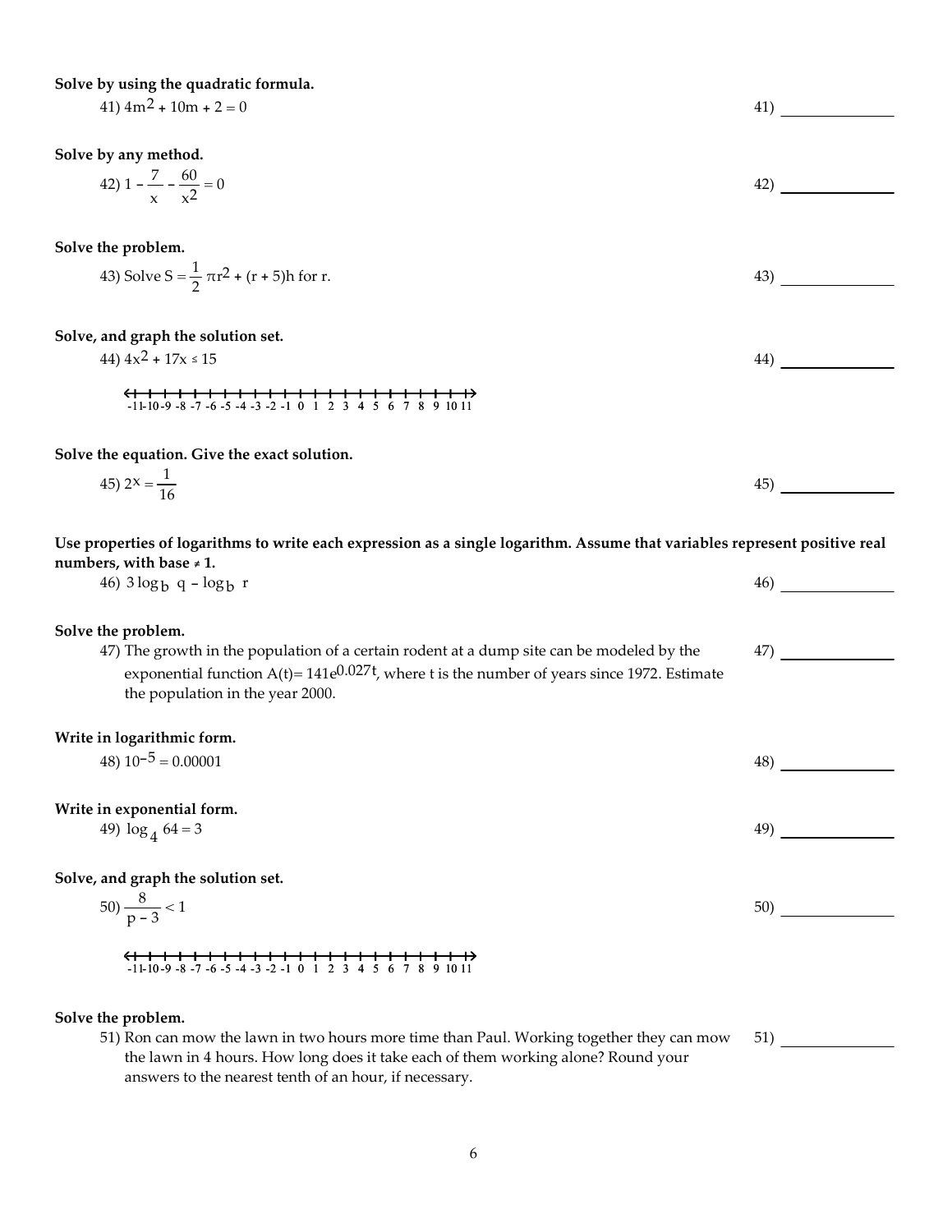52) A rectangular garden has dimensions of 19 feet by 15 feet. A gravel path of equal width is to be built around the garden. How wide can the path be if there is enough gravel for 552 square feet?

52)

59)

**Perform the indicated operation. Give answer in standard form.**

 $53)$   $(6 + 8i)(9 + 7i)$  53)

**Simplify. Assume that all variables represent positive real numbers.**

$$
54) \frac{-3}{\sqrt{15}} \tag{54}
$$

**Multiply or divide.**

$$
55) \frac{x^2 - 64}{x^2 - 14x + 49} \div \frac{7x - 56}{x^2 - 3x - 28}
$$

**Perform the indicated operations.**

$$
56)\frac{10x^3 + 10x^2 - 35x + 4}{5x} \tag{56}
$$

**Simplify. Write the answer with only positive exponents. Assume that all variables represent nonzero real numbers.**

| $(57)\left(\frac{9\times2}{y^2}\right)^3\left(\frac{15\times2}{y^{-4}}\right)^{-2}$ |  | 57<br>ၪ |  |
|-------------------------------------------------------------------------------------|--|---------|--|
|                                                                                     |  |         |  |

**Evaluate the expression.**

$$
58) (-5)^0 \tag{58}
$$

**MULTIPLE CHOICE. Choose the one alternative that best completes the statement or answers the question. You must show all work on Showbie or through a picture from your composition book. If you just circle the answer, you will get no credit.**

**Solve the problem.**

59) A company manufactures three products. The graph shows the production from 1986 to 1996. During which year did the production of C equal the production of A?



#### **SHORT ANSWER. Write the word or phrase that best completes each statement or answers the question.**

Let  $A = \{q, s, u, v, w, x, y, z\}$ ,  $B = \{q, s, y, z\}$ ,  $C = \{v, w, x, y, z\}$ , and  $D = \{s\}$ . Specify the following set. 60) B ∪ C 60)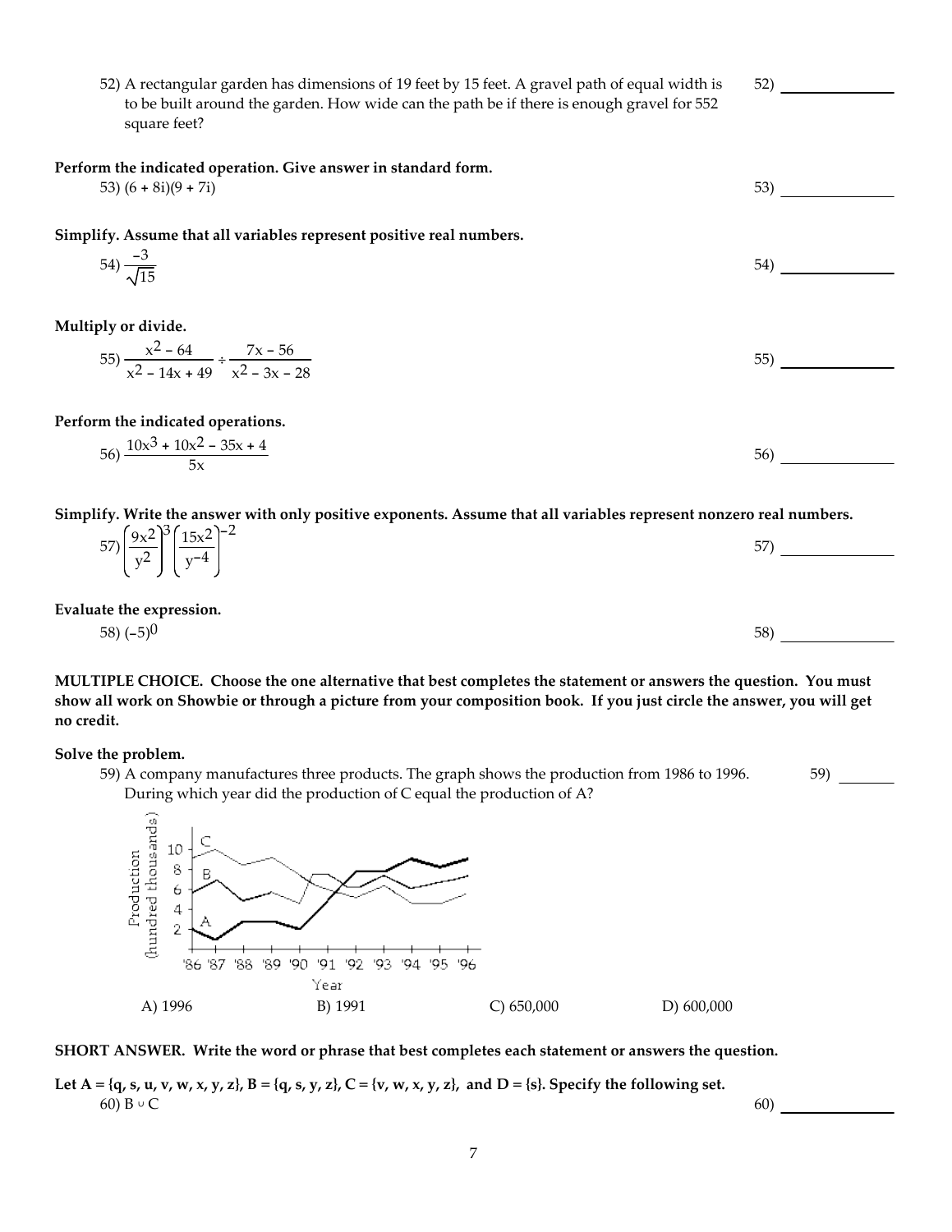#### **Solve the equation.**

61)  $-[8x + (2x + 9)] = 8 - (5x + 4)$  61)

### **Find the center and radius of the circle whose equation is given. Graph the circle.**







62)

63)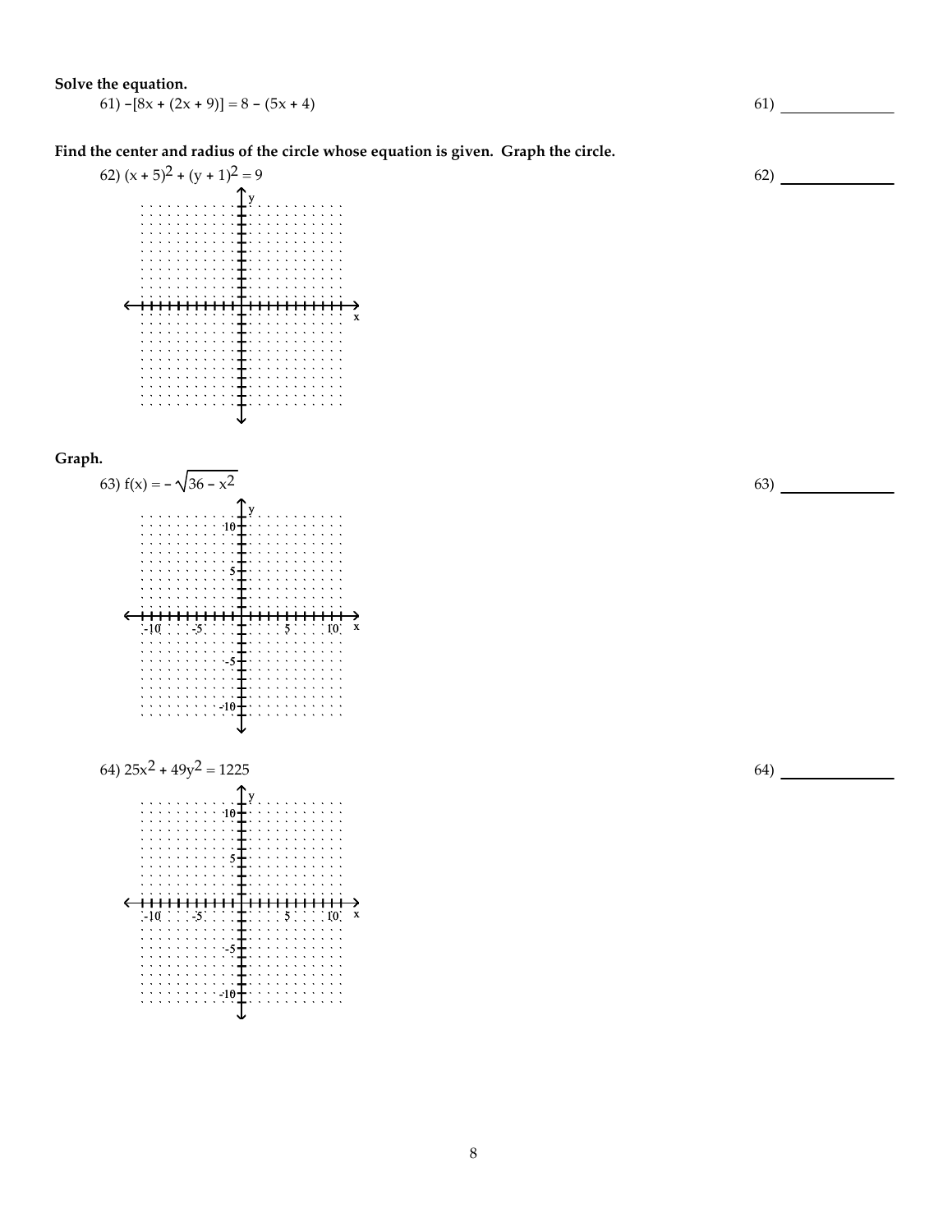## **Graph the inequality.**



# Write the first five terms of the sequence described.<br>  $(6)$   $2 - (-1)$   $11$   $13$

| 66) $a_n = (-1)^n + 13$                                                                      | 66) |
|----------------------------------------------------------------------------------------------|-----|
| Find the sum if it exists.<br>67) $\sum_{i=1}^{\infty} 6 \left( \frac{5}{3} \right)^{i}$     | 67) |
| Solve the problem.                                                                           |     |
| 68) Mona bought a computer for \$200. She agreed to pay \$50 per month for 4 months, plus 2% | 68) |
| interest, on the unpaid balance. Find the total cost of the computer.                        |     |
| 69) A town has a population of 10,000 people and is increasing by 10% every year. What will  | 69) |
| the population be at the end of 4 years?                                                     |     |
| Write the first five terms of the sequence described.                                        |     |
| 70) Arithmetic, with $a_1 = 23$ , $d = 7$                                                    | 70) |
|                                                                                              |     |
| 71) Geometric, with $a_4 = 18$ and $r = \frac{1}{3}$                                         | 71) |
|                                                                                              |     |
| Find a4 for the sequence described.                                                          |     |
| 72) Arithmetic, with $a_1 = 7$ and $d = -5$                                                  | 72) |
|                                                                                              |     |

65)

9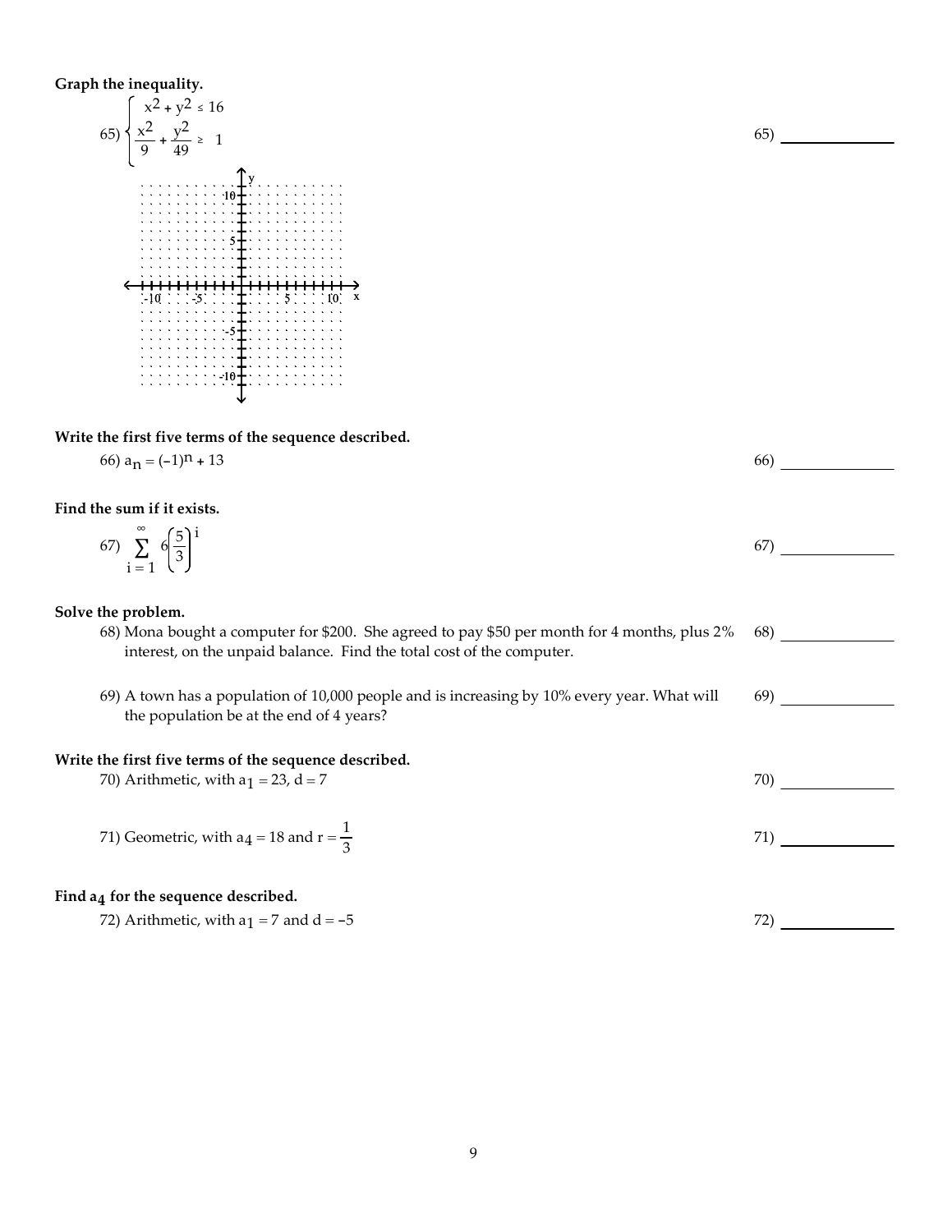#### 10

# **Solve the problem.**

73) The number of mutual funds available to investors in Dereguland for each year period the period 1996-2000 is given in the following table.

| Yearl | Number of Funds Available |
|-------|---------------------------|
| 1996  | 3490                      |
| 1997  | 4372                      |
| 1998  | 4910                      |
| 1999  | 5501                      |
| 2000  | 6649                      |

To the nearest whole number, what was the average number of funds available during this period?

74) If \$1400 is deposited in an ordinary annuity at the end of each quarter for 4 yr and earns 3% interest compounded quarterly, how much will be in the account at the end of this term?

74)

#### **Find the sum if it exists.**

| 5<br>75) $\sum (-3i + 4)$                              | 75) |
|--------------------------------------------------------|-----|
| $i=1$                                                  |     |
|                                                        | 76) |
| 76) $\sum_{i=1}^{6} (6i - 3)$                          |     |
| 580                                                    |     |
| 77) $\sum i$<br>$i=1$                                  | 77) |
|                                                        |     |
| 78) $\sum_{i=1}^{5} \frac{1}{3} (2^{i})$               | 78) |
|                                                        |     |
| 79) $\sum_{i=1}^{\infty} \left(\frac{4}{9}\right)^{i}$ | 79) |
|                                                        |     |
| Use Pascal's triangle to expand the binomial.          |     |
| 80) $(s + t)^3$                                        | 80) |
| Evaluate the expression.                               |     |
| $(81)\frac{6!}{4!}$                                    | 81) |
|                                                        |     |
| Use the binomial formula to expand the binomial.       |     |
| 82) $(5x + 3)^3$                                       | 82) |